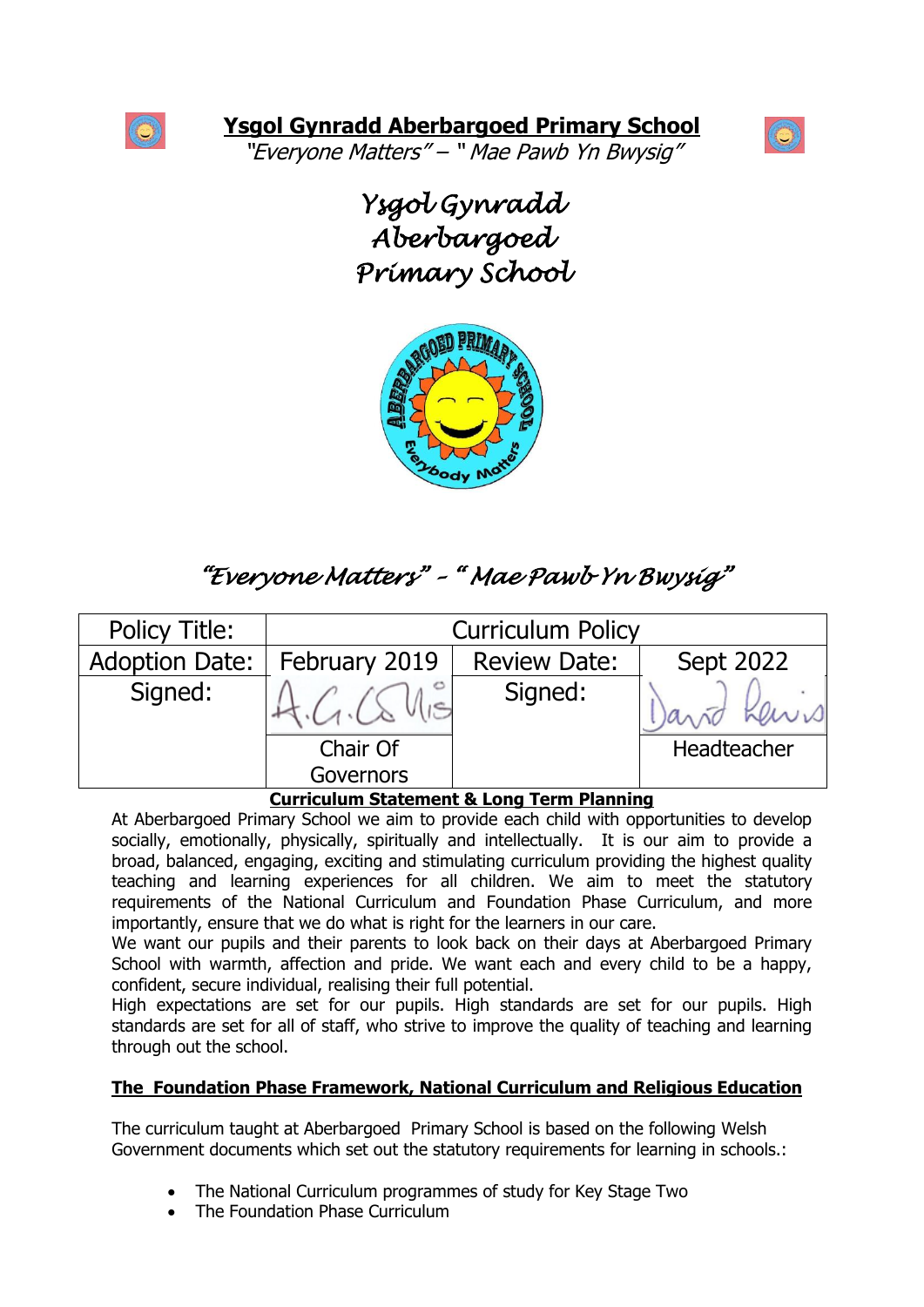



"Everyone Matters" – " Mae Pawb Yn Bwysig"

- Literacy and Numeracy Framework (LNF)
- Digital Competence Framework (DCF)

In addition to these we use other statutory requirements and appropriate non statutory documentation for Sex and Relationships Education, Personal and Social Education, Skills Framework, Education for Sustainable Development and Global Citizenship, careers and the world of work, and the Local Caerphilly SACRE Agreed Syllabus for RE

These documents provide the foundation upon which our curriculum is built. In light of current developments in Wales, we aim to adopt the principles and recommendations of Donaldson's 'Successful Futures' in the delivery of the curriculum.

We seek to fully implement a curriculum which allows us to fully and effectively meet these four core purposes. :

- Ambitious and capable learners
- Healthy and confident individuals
- Enterprising and creative contributors
- Ethical and informed citizens

## **Skills Across The Curriculum**

At Aberbargoed Primary School we recognise the importance of developing our learners skills across the curriculum.

The LNF is a curriculum planning tool that ensures all teachers embed literacy and numeracy skills in their teaching. The framework is a statutory curriculum requirement and all pupils are assessed against it annually. Progression through the LNF and performance in the national reading and numeracy tests demonstrate how learners are achieving against the expectations for literacy and numeracy at the end of each school year. We also use the DCF to embed skills of digital competence across all areas of learning.

Literacy, numeracy and DCF skills drive all learning. These skills are taught discretely and the pupils then apply their learning across other areas of the curriculum using a topic based approach.

### **Areas of Learning**

In the Foundation Phase these areas are:

- Personal and Social Development, Wellbeing and Cultural Diversity
- Language, Literacy and Communication Skills
- Mathematical Development
- Welsh Language Development
- Knowledge and Understanding of the World
- Creative Development
- Physical Development

In Key Stage 2 these subjects are:

- English Welsh Mathematics Science Geography History
	- ICT Modern Foreign Languages Music Art
- Design Technology Physical Education Religious Education

### **Imaginative Learning Projects & Cross-curricular Themes**

The school plans for cross curricular and discrete teaching and learning activities. A rolling programme of themes and topics for each year group/class is planned to take account of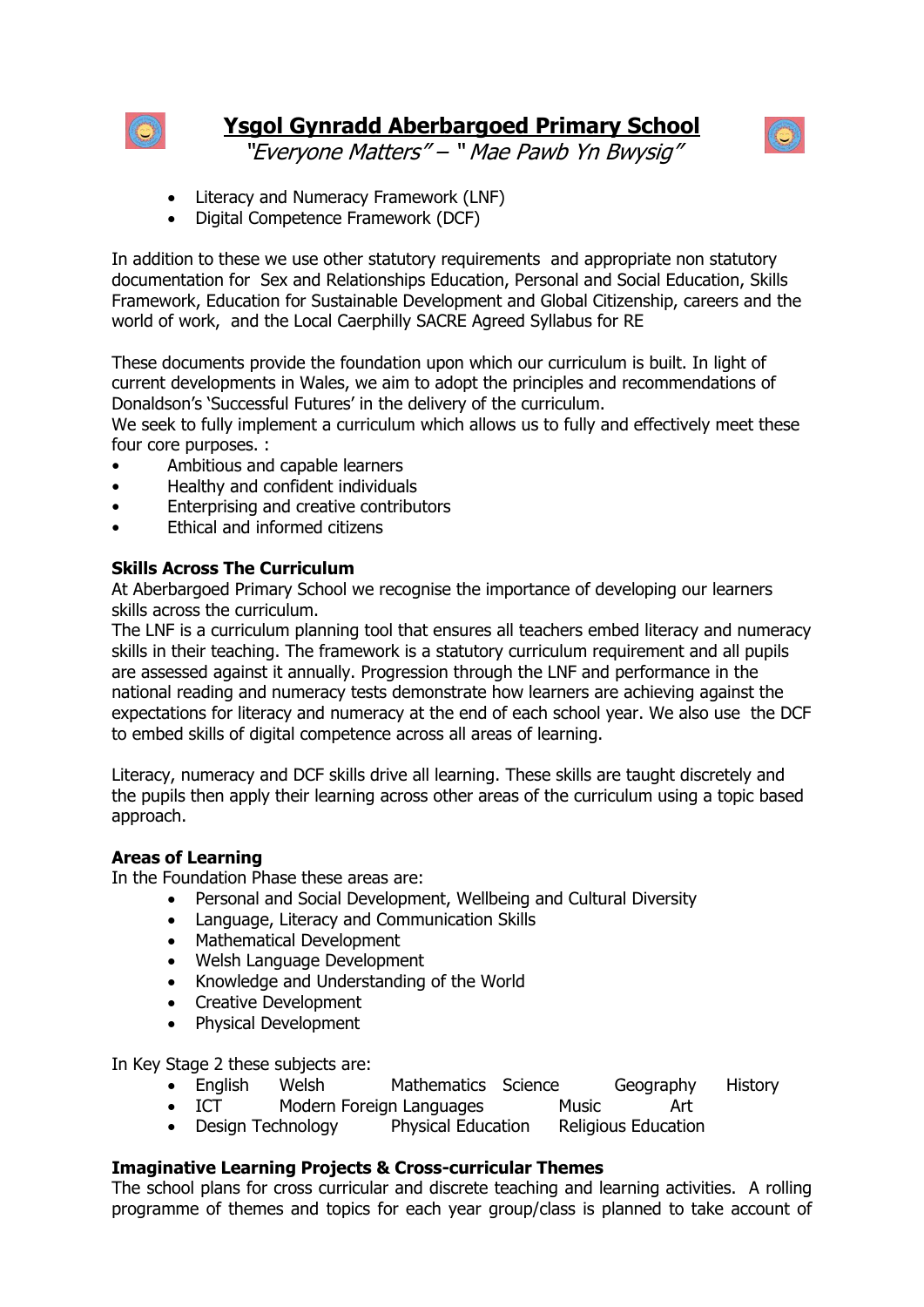



"Everyone Matters" – " Mae Pawb Yn Bwysig"

children's interests, their stage of development, curriculum coverage and continuity and progression.

The primary curriculum is recognised for its cross-curricular links. For example, certain aspects of Mathematics will be included in science activities, aspects of language and IT will be involved in most areas of the curriculum. It is intended that planning thematic work will allow for the development of investigation and information gathering skills, the acquisition of knowledge and understanding, within a meaningful framework. Developing skills and positive dispositions to learning is at the root of our aim to develop effective life long learners at Aberbargoed Primary School.

Alongside our theme work will run mini topics and/or discrete teaching relating to curriculum schemes of work. This will allow for the necessary curriculum coverage which cannot be easily incorporated into a theme, or particular skills which need to be developed e.g. reading, writing skills, maths, PE and RE.

Language work is not confined to English or 'reading' lessons. The link between language and intellectual development is recognised. We place considerable emphasis on developing pupils language and literacy skills in a systematic and structured way. Language is enriched by stimulating and interesting experiences. Theme work and cross curricular links are of particular value in providing an integration of knowledge and language skills, making language far more purposeful.

The use of information retrieval skills, reading for understanding as well as for pleasure, the writing of individual/class books, magazines, recording results and information, discussing, debating, etc., are all examples of providing children with purposeful language experiences within a relevant context.

Similarly, where appropriate, IT/DCF skills are purposefully developed across the curriculum. For example, for coding, data handling, locating, storing, recording and recalling information, art applications, word processing and desk top publishing activities, adventure programmes to develop curriculum knowledge and understanding, etc. Welsh as a second language is taught discreetly and cross curricular. Oral Welsh in particular is used incidentally for example during PE to give and respond to instructions, simple questions and answers, classroom greetings, etc., where appropriate, school labels and notices are bilingual.

Religious Education is taught through the School but is not a statutory requirement for nursery pupils. The School has developed and resourced a very detailed scheme of work based on the new Agreed Syllabus for Caerphilly. The scheme provides three terms of work for each class in the School. The School recognises some parents will wish to exercise their right to request withdrawing their children from Religious Education. The school will discuss and accommodate any such requests where appropriate.

The School recognises the importance of developing learners' skills as identified in the Skills Framework through all aspects of the Primary Curriculum. These skills of Thinking, Communication, ICT and Number together with the Curriculum Cymreig, PSE and social skills, Problem-solving Skills, Creative Skills will flow through our curriculum and provision for learning. The opportunities to develop these key skills will be highlighted in the termly and daily planning.

### **Schemes of Work/Planning**

Our programmes of work will:-

- meet statutory requirements
- determine coverage and progression of skills
- provide support and resources for members of staff
- make reference to skills based learning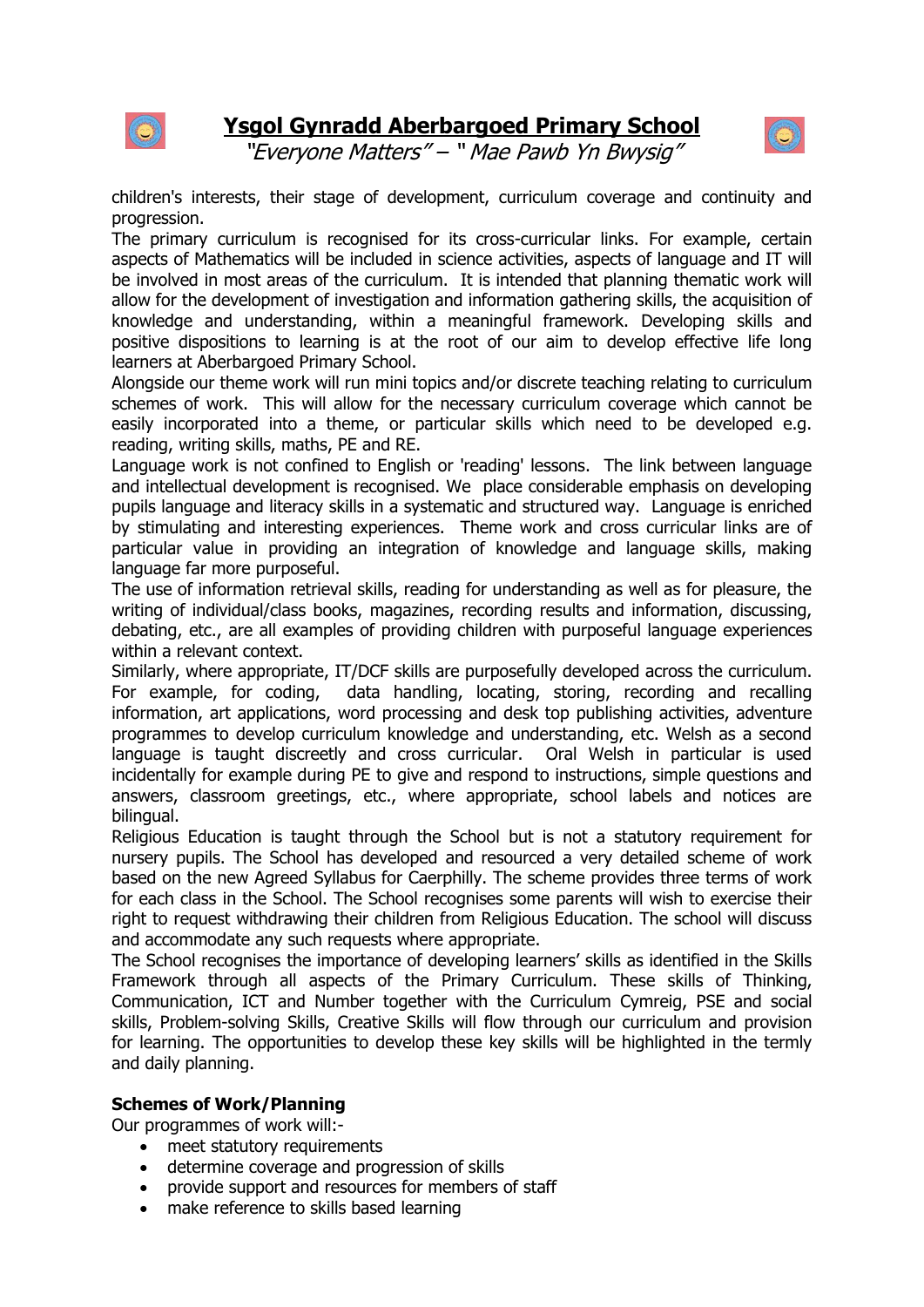



"Everyone Matters" – " Mae Pawb Yn Bwysig"

- follows a thematic approach
- include other subjects which need to be taught discretely.
- Ensure that there is balanced coverage of all areas of learning.

Short term planning highlights the learning objectives/skills, outline of the lesson, differentiation and evaluations.

### **Enrichment Experiences**

At Aberbargoed Primary School Primary we enhance the children's learning experiences through a range of enrichment activities intended to engage all learners:

- Enterprise Weeks
- Eco Dav
- Health & Fitness Week
- Creative Week
- Learning Detectives
- Educational Visits including residential visits
- A range of visitors
- Extra- curricular activities
- Opportunities to perform in front of an audience and with professionals
- Specialist music/arts tuition
- Specialist sports/physical activities tuition

### **Health and Wellbeing**

At Aberbargoed Primary School we recognise that our children need to experience social, emotional and physical well-being to thrive and engage successfully with their education. Our provision in PSE strengthens the pupils' abilities to develop positive and appropriate relationships, deal with the difficult issues and decisions they will face and ultimately learn to live independently.

#### **Cwricwlwm Cymreig**

Pupils are given opportunities to develop and apply knowledge and understanding of the cultural, economic, environmental, historical and linguistic characteristics of Wales

#### **Bilingualism**

Pupils are encouraged to use the Welsh language throughout the curriculum areas. They respond to instructions in Welsh and reply to the teachers in age appropriate manner. Pupils are also encouraged to use Welsh with their peer groups to reinforce learning and to make Welsh a natural part of the day. Helpwr Heddiw sessions are part of the Welsh curriculum.

#### **Special Educational Needs/Additional Learning Needs**

The school endeavours to identify as early as possible children requiring support and implements the code of practice in identifying and assessing special educational needs. The school has a total commitment to the full inclusion of children with SEN and ensure full access to the whole curriculum for all children. Where appropriate, National Curriculum modifications are catered for through individual programmes of work drawn up by the SEN Coordinator/Class Teacher/ learning support staff. Full details of the school's SEN provision may be found in the school's SEN policy document.

### **Home School Agreement & Homework**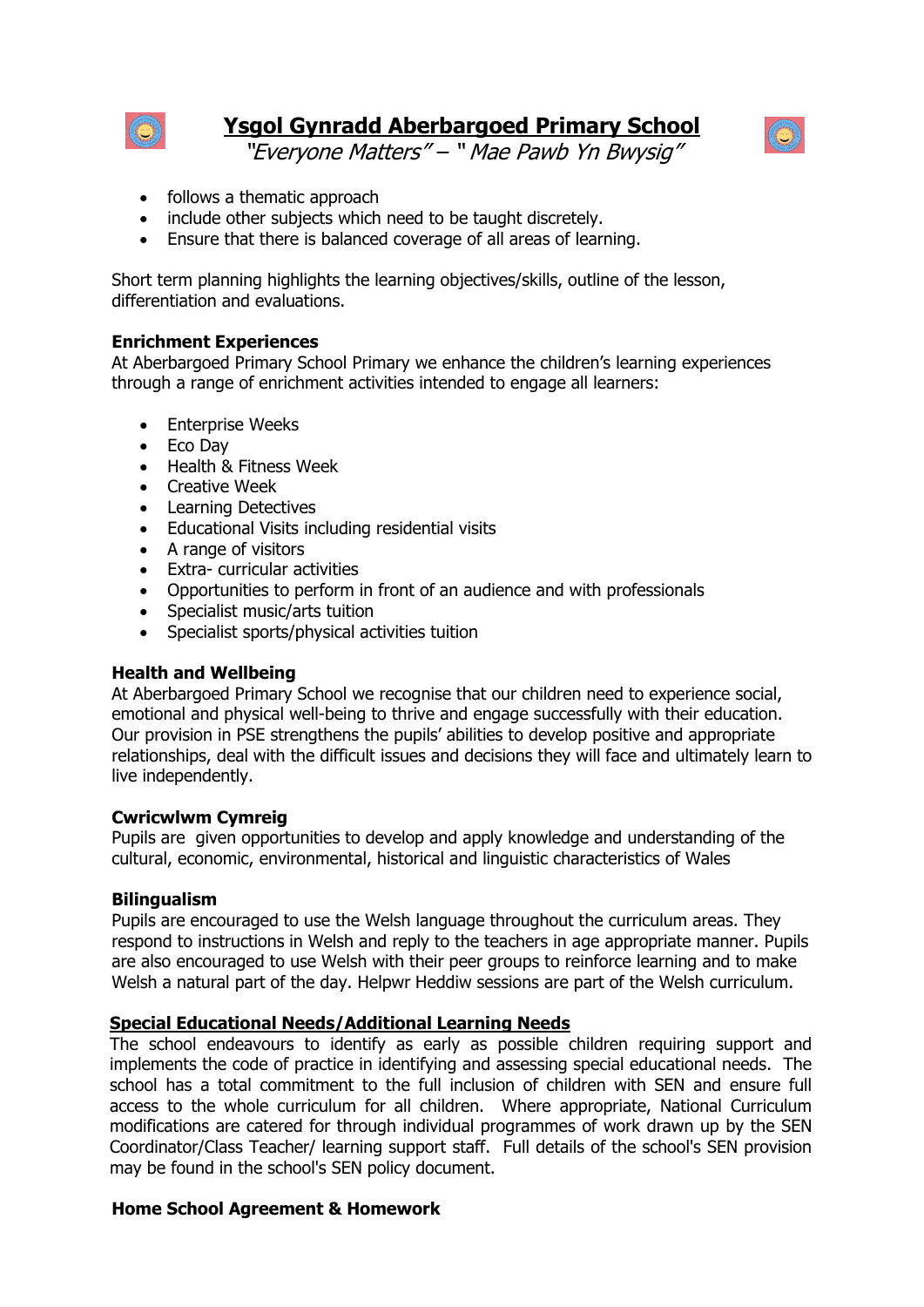



"Everyone Matters" – " Mae Pawb Yn Bwysig"

The School has drawn up a Home School Agreement following extensive consultation with parents, pupils, teachers and members of the Governing Body. An interest in books is encouraged and children are expected to read at home each night, if possible, with their parents. All children have learning Logs which form the basis of the school's approach to homework. Learning Logs are sent home on Thursday and should be returned to School on by the flowing Monday/Tuesday when children's work is shared with class. Learning Log tasks normally include pieces of work for English, Mathematics, Science, Project and free choices. Tasks will be related to the work which is ongoing in class. At some point during each term, children may have a Home Task to complete. Again this is usually related to ongoing work in the classroom Children will be required to learn multiplication tables and spellings etc as befits their age and development.

#### **Parental Support**

Parents have an important role to play in their child's education. Parents are asked to support learning by:

- Listening to their child read
- Be involved in home/school projects,
- Attend parents' evenings to receive an update on their child's progress
- Inform the school of any issues which could affect their child's progress
- Attend learning exhibitions, curriculum and induction meetings

#### **Self-Evaluation**

The school monitors the effectiveness of the teaching and learning of the curriculum using a variety of approaches including lesson observations, listening to learners, and scrutiny of pupil's work.

Consultation with pupils regarding the curriculum and learning is enacted therough the Learning Detectives

At Aberbargoed Primary School we recognise that the recommendations made by Professor Donaldson in 'Successful Futures' signifies considerable change in the curriculum in Wales. We are aware of the need therefore to closely monitor and review this school policy on an annual basis in order to ensure that it both reflects and informs the school's work.

The provision of an effective curriculum which is regularly monitored and reviewed ensures that all learners are challenged and equipped as 21st century learners with the skills and flexibility to function in a rapidly changing society.

#### **Equal Opportunities**

At Aberbargoed Primary School Primary School, we recognise and celebrate the fact that Welsh, British and European society is made up of people from a wide range of diverse backgrounds and life experiences and as such, seek to reflect this in all of our school policies.

In accordance with the Equalities Act our policies and learning and teaching strategies fulfil the duties to promote equality for all of our learners', and embed fairness and equality at the heart of our school community and in all aspects of our school plans and policies.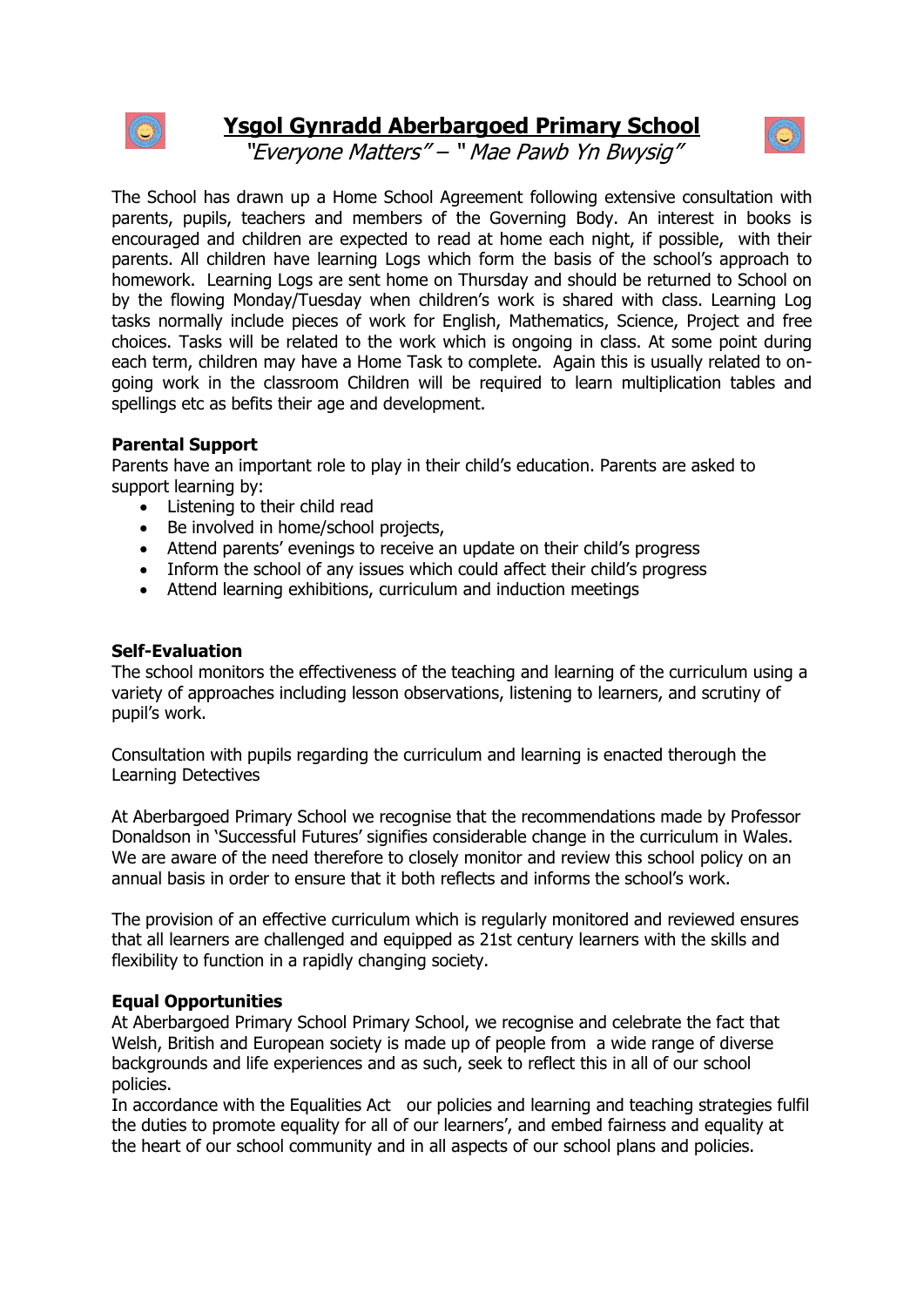



"Everyone Matters" – " Mae Pawb Yn Bwysig"

At our school, we aim to provide a happy, caring environment in which all children can feel confident and able to learn. We seek to foster an environment of mutual respect and support between all staff, pupils, parents and carers

and the wider community and this is reflected in the content of each policy.

The school values and encourages involvement of people from all sections of the local community and through this involvement aims to provide positive images, role models and opportunities that challenge stereotyped thinking

#### **Class Organisation**

Children are grouped in classes, according to age. Where we have mixed age classes children will grouped on the basis of chronological age. All classes are organised to take account of the great variation in physical, mental and emotional development of each child. Teaching techniques vary. All teachers implement a balance of teaching styles, individual teaching, group teaching and class teaching, the need for differentiation and the importance that must be placed on providing each pupil with materials and experiences of an appropriate level to challenge both their interest and ability. Children tend to be grouped, within each class, according to their needs.

Where children are engaged in group work, it is important that they do indeed function as a group, working collaboratively on activities, rather than merely sitting together.

Through group work children are provided with vital opportunities to develop listening and speaking skills, problem solving and team work skills. Groups should usually contain children of both genders and staff will not allocate tasks and responsibilities on the basis of gender.

The school endeavours to set up a stimulating environment to provide the right sorts of experiences encompassing all areas of learning, promoting all aspects of the child's development. The organisation of space, resources, time and children needs careful consideration to provide stability, continuity and progression throughout the school. Guidelines are given on these aspects in the school's Classroom Organisation and Management document.

Each member of staff is responsible for the organisation, management and structure of their classroom. In doing this they consider:-

- The physical organisation of the classroom space;
- How the children are grouped;
- Time management;
- Resources:
- The need to provide children with the opportunity:-
	- (i) to work as a class;
	- (ii) to work in groups;
	- (iii) to be independent;
	- (iv) to collaborate and be interdependent;
	- (v) to experience different activities;
	- (vi) to ensure that they experience a curriculum that provides for all

aspects of development.

#### **Resources**

Curriculum Co-ordinators are responsible for the identification of resource needs and maintenance of adequate resources throughout the school. In deciding on funding for resources, consideration is given to the school development plan and identified areas of priority. The school has a reference library which houses many school resources. Resources are selected as and when required by staff and pupils. All classes have their own stock resources of everyday items which are regularly used and are housed in class curriculum